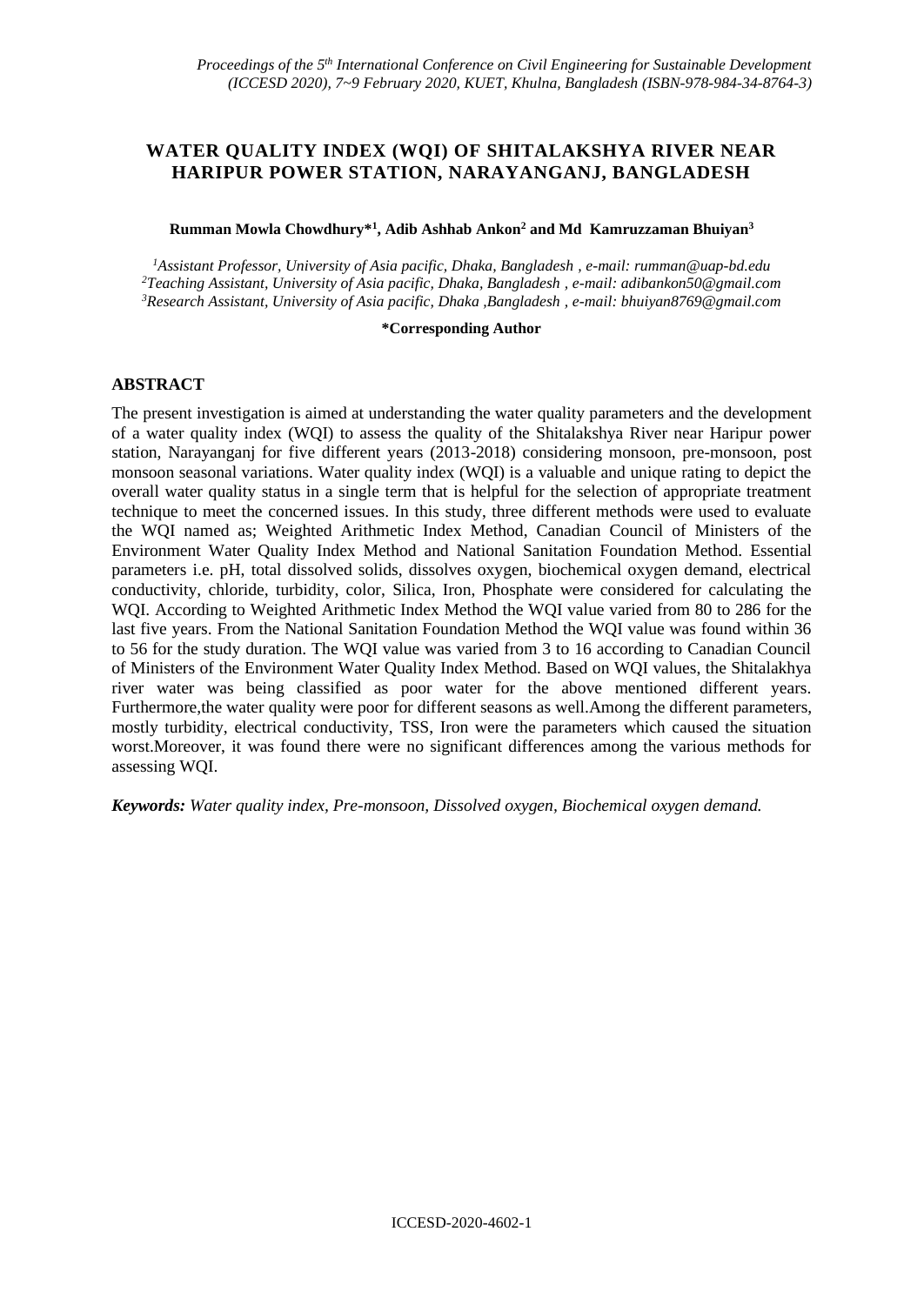*5 th International Conference on Civil Engineering for Sustainable Development (ICCESD 2020), Bangladesh*

## **1. INTRODUCTION**

In the last few decades, there has been a tremendous increase in the demand for freshwater due to the rapid growth of population and the accelerated pace of industrialization. Most of the industries are growing beside the river because of the fastest accessibility. Furthermore, the expenses for the raw material transport is much cheaper through waterways. However, most of the industries do not maintain effluent treatment plant (ETP), eventually the effluents from those industries are being discharged directly to the rivers without any treatment. This has led to progressive and continual resource degradation and pollution, especially towards the surface water. Polluted water is an important vehicle for the spread of diseases. In developing countries, about 1.8 million people, mostly children, die every year because of water related diseases (WHO, 2004).

For healthy living, potable safe water is essential. It is a basic need of all human beings to get the adequate supply of safe and fresh drinking water. Moreover, Riverine water quality is an important issue for each stakeholder as it affects human uses as well as plant and animal life. A number of indices have been developed to summarize water quality data in an easily expressible and easily understood format. One of the most effective ways to communicate water quality is Water Quality Index (WQI), where the water quality is assessed because of calculated values. Quality of water is defined in terms of its physical, chemical, and biological parameters (Chowdhury & Hossain, 2012). WOI is defined as a rating that reflects the composite influence of different water quality parameters (Sahu & Sikdar 2008). Water Quality Index (WQI) is a very useful and efficient method for assessing the suitability of water quality. It is also a very useful tool for communicating the information on overall quality of water to the concerned citizens and policy makers. It, thus, becomes an important parameter for the assessment and management of water quality (both surface and groundwater). WQI reflects the composite influence of different water quality parameters and is calculated from the point of view of the suitability of (both surface and groundwater) for human consumption. Initially, WQI was developed by Horton in 1965, and improved version by Brown et al. in 1970.

The objective of this paper is to determine the WQI of water of the Shitalakshya River near Haripur power station, Narayanganj for five different years (2013-2018). The study area is shown on a satellite image with the power plant in Figure 1. Shitalakhya is the river which is regarded as one of the feeders of Brahmaputra,The stream of the river is the southwest direction at the initial stage. After that, it shifts its course to Narayanganj in the east and Dhaleswari near Kalagachhiya afterwards. The river is almost 110 kilometers or 68 miles long near Narayanganj in length and having 300-meter width. The Shitalakhya River consorted the Brahmaputra and then fell into Dhaleshwari (Islam & Jamal, 2012). Because of this significant location, at the bank of the Shitalakhya River, many factories and industries are established. However, these industries do not even follow or practice the treatment method of wastewater and toxic water. As a result, by the improper discharging process, a massive amount of toxic and wastewater mixed up in the Shitalakhya River. Besides, household and municipal sewage sludge from the Narayanganj urban areas are mixed up with this river without being treated. Hence, the dominance of pollution is rising at a higher rate day by day due to the heavy metals as well as various toxic substances are carried out by the industrial wastes and effluents (WARPO, 2000).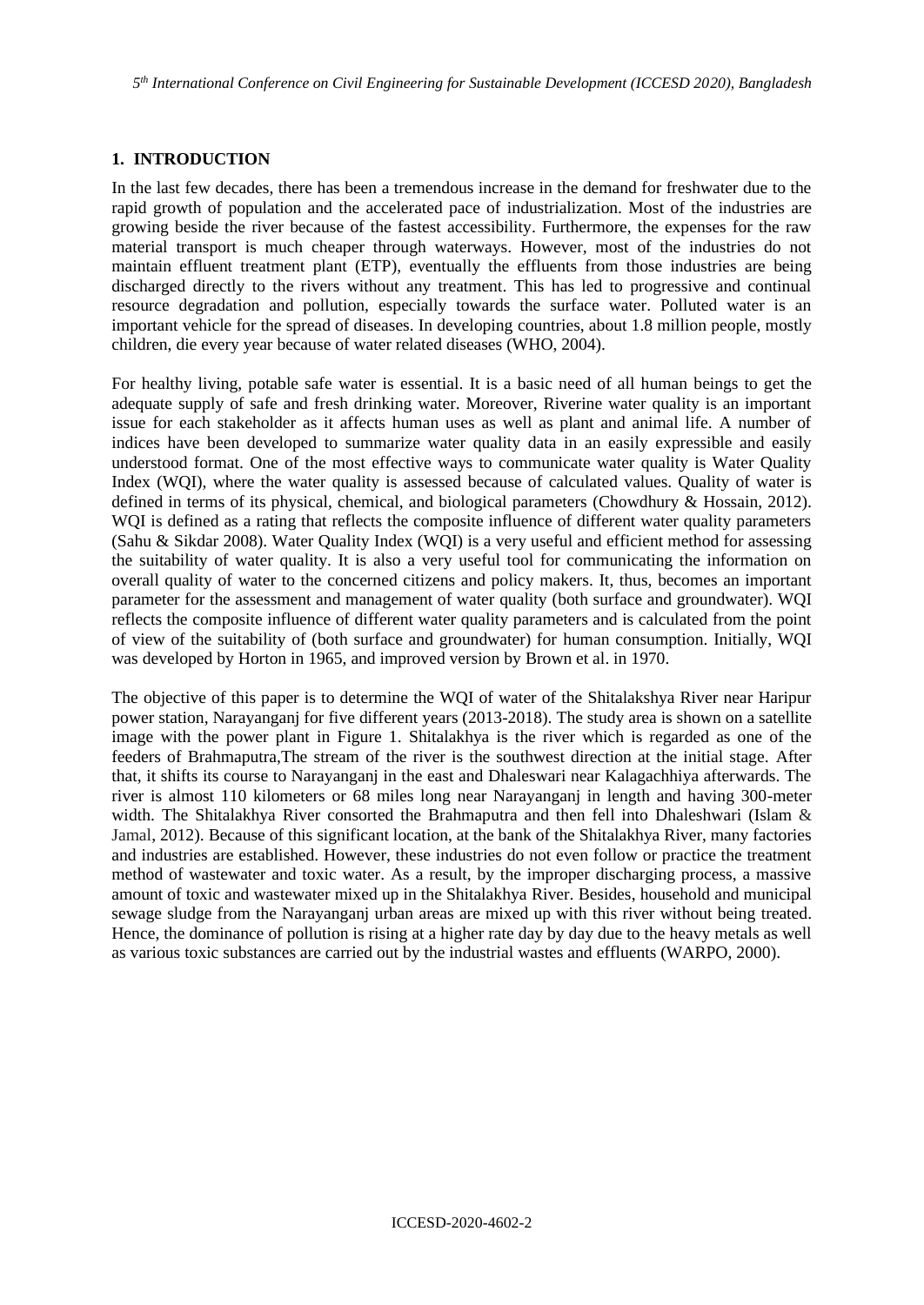

Figure 1: Location of main discharges on Sitalakhya River, Narayanganj.

Moreover, the government for establishing power plant for electricity generation has chosen this place. Power plants need huge amount of water for the cooling purposes and therefore power plants are built beside the river. Nevertheless, due to the pollution over the river, power plants required extensive level of treatment before using river water. Subsequently this increases the cost of treatment units so as the raise in overall cost of power production that affect the economy. Moreover, Local inhabitants of this area are dependent on the water of the Shitalakshya River for various purposes, which made the analysis inevitable. The single value of water quality index value will be useful for understanding the actual situation. Moreover, the trend in seasonal variation might help different stakeholders for stepping towards necessary actions. Foremost, the result might be beneficial for them to take decision for treating the worst parameters especially for the time of shortage in municipal supply water.

Over the years, several WQIs have been proposed and used appropriately by governmental agencies and researchers. These include: Index of River Water Quality, Overall Index of Pollution, Chemical Water Quality Index, Iowa Water Quality Index, Universal Water Quality Index-UWQI, Canadian Council of Ministers of Environment Water Quality Index-CCMEWQI, National Sanitation Foundation Water Quality Index – NSFWQI, Oregon Water Quality Index-OWQI, Weighted Arithmetic Water Quality Index Method WAWQIM. Out of these, the CCMEWQI, NSFWQI, OWQI, and WAWQIM are the commonly *us*ed (Oni & Fasakin,206). In this study, three different methods were used to evaluate the WQI named as; Weighted Arithmetic Index Method, Canadian Council of Ministers of the Environment Water Quality Index Method and National Sanitation Foundation Method. The parameters assessed were water temperature, pH, dissolved oxygen (DO), total dissolved solids (TDS), total suspended solids (TSS), electrical conductivity (EC), hardness (Ca & Mg), chloride, turbidity, alkalinity, iron and color for measuring the index values.

# **2. MATERIALS AND METHODOLOGY**

#### **2.1 Sample collection:**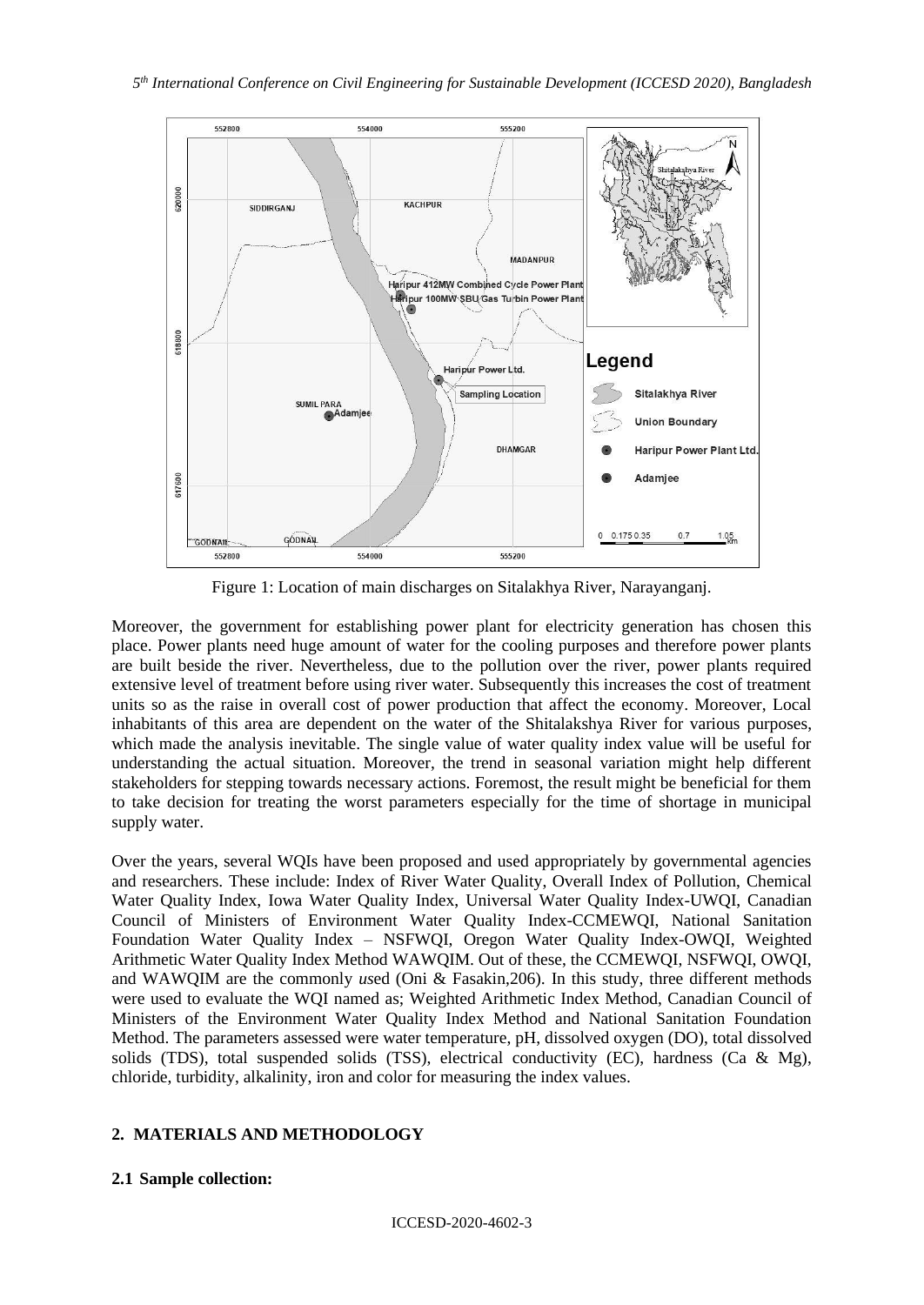The samples are collected from the outlet of the power plant throughout the year and analysed immediately at the sampling site using standard equipment.

Water samples were collected once in week from Haripur (Figure 1) of the Narayanganj District of Bangladesh. The analysis was done for five years i.e., January 2013 to December 2018 except 2017.The samples were collected from the surface water of the Shitalakshya River.

#### **2.2 Methodological Approach:**



Figure 2: Methodological approach of the study.

#### **2.3 Weighted Arithmetic Water Quality Index Method**

The WQI, which is calculated using the weighted arithmetic index method (WAWQIM)is commonly used among researchers in developing countries where data collection infrastructure is not extensive for the database of the water quality parameters to be vast, and reliable rating curves are rare Weighted arithmetic water quality index method classified the water quality according to the degree of purity by using the most commonly measured water quality variables.

The method has been widely used by the various scientists (Balan, Shivakumar & Kumar, 2012) and the calculation of WQI was made (Brown, McClelland, Deininger & O'Connor, 1972) by using the following equation:

$$
WQI = \frac{\sum QiWi}{\sum Wi} \tag{1}
$$

The quality rating scale  $(Q_i)$  for each parameter is calculated by using this expression:

$$
Qi = 100[(Vi - Vo Si - Vo)] \qquad (2)
$$

Where,

 $V_i$  is estimated concentration of  $i<sup>th</sup>$  parameter in the analysed water.

V<sup>o</sup> is the ideal value of this parameter in pure water.

 $V_0 = 0$  (except pH = 7.0 and DO = 14.6 mg/l)

 $S_i$  is recommended standard value of this parameter

The unit weight  $(W_i)$  for each water quality parameter is calculated by using the following formula: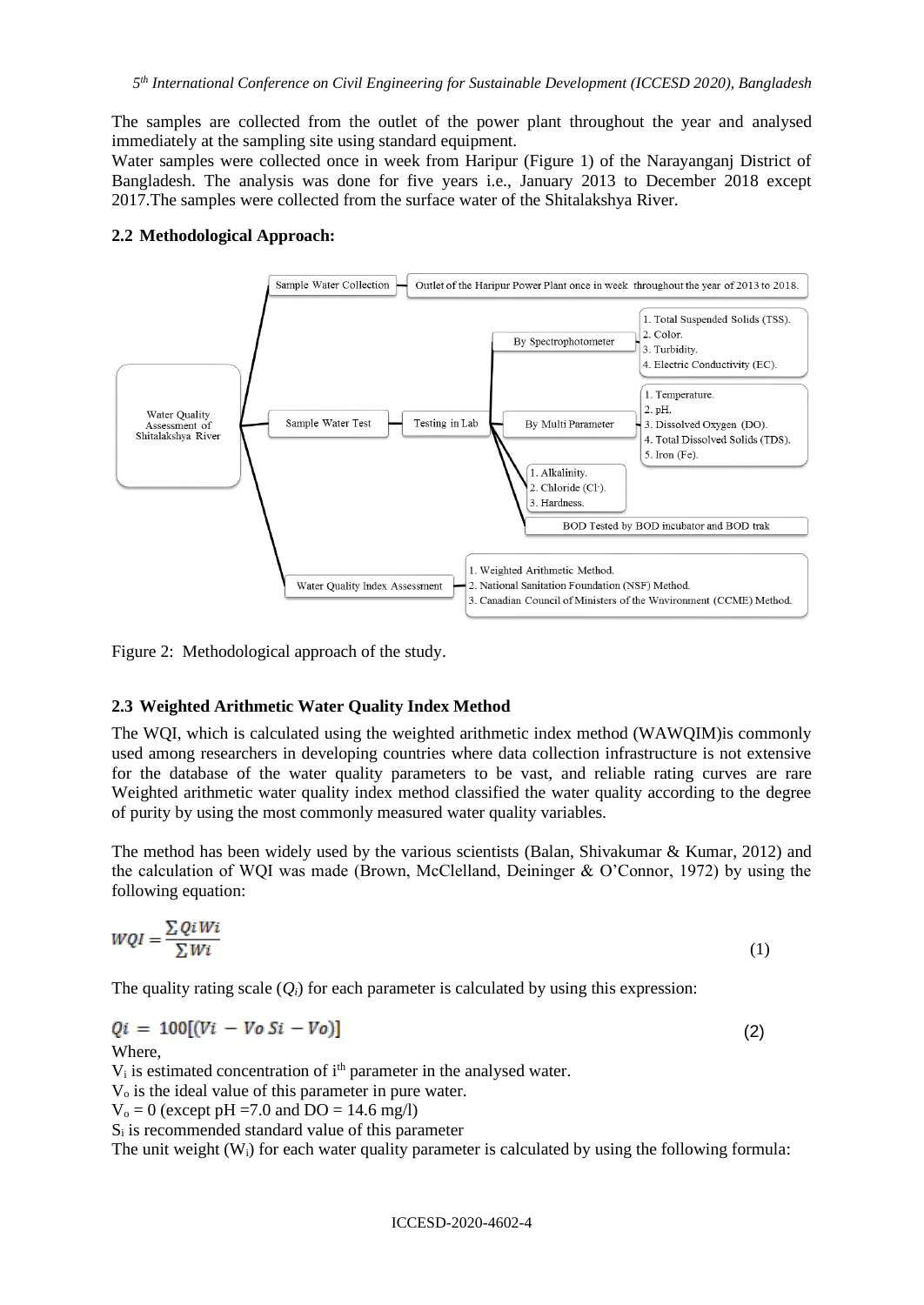$(3)$ Where, K = proportionality constant and can be calculated by using the following equation:<br> $K = \frac{1}{\sum_{i=1}^{n} S_i}$ (4)

The rating of water quality according to this WQI is given in Table 1.

Table 1: Water quality rating as per weight arithmetic water quality index method.

| <b>WQI Value</b> | <b>Rating of Water Quality</b> |
|------------------|--------------------------------|
| $0-25$           | Excellent water quality        |
| 26-50            | Good water quality             |
| 51-75            | Poor water quality             |
| 76-100           | Very Poor water quality        |
|                  | Unsuitable for drinking water  |
| Above 100        | for supply after               |
|                  | conventional treatment         |
|                  |                                |

#### **2.4 National Sanitation Foundation Water Quality Index (NSF WQI)**

A usual water quality index method was developed by paying great rigor in selecting parameters, developing a common scale and assigning weights. The attempt was supported by the National Sanitation Foundation (NSF) and therefore as NSFWQI in order to calculate WQI of various water bodies which are critically polluted. The proposed method for comparing the water quality of various water sources is based upon nine water quality parameters such as temperature, pH, turbidity, fecal coliform, dissolved oxygen, biochemical oxygen demand, total phosphates, nitrates and total solids (Brown, McClelland, Deininger & Tozer, 1970).

The water quality data are recorded and transferred to a weighting curve chart, where a numerical value of Qi is obtained. The mathematical expression for NSF WQI is given by

$$
WQI=\textstyle\sum_{i=1}^nQiWi
$$

(5)

Where,  $Q_i$  = sub-index for i<sup>th</sup> water quality parameter.  $W_i$  = weight associated with i<sup>th</sup> water quality parameter.  $n =$  number of water quality parameters.

For this NSFWQI method, the ratings of water quality have been defined by using following Table 3:

Table 2: Water Quality Rating as per National Sanitation Foundation Water Quality Index method.

| <b>National Sanitation Foundation Method</b><br>(NSF WQI) |                                |  |  |  |  |  |  |
|-----------------------------------------------------------|--------------------------------|--|--|--|--|--|--|
| <b>WOI Value</b>                                          | <b>Rating of Water Quality</b> |  |  |  |  |  |  |
| 91-100                                                    | Excellent water quality        |  |  |  |  |  |  |
| 71-90                                                     | Good water quality             |  |  |  |  |  |  |
| $51 - 70$                                                 | Medium water quality           |  |  |  |  |  |  |
| 26-50                                                     | Bad water quality              |  |  |  |  |  |  |
| $0 - 25$                                                  | Very bad water quality         |  |  |  |  |  |  |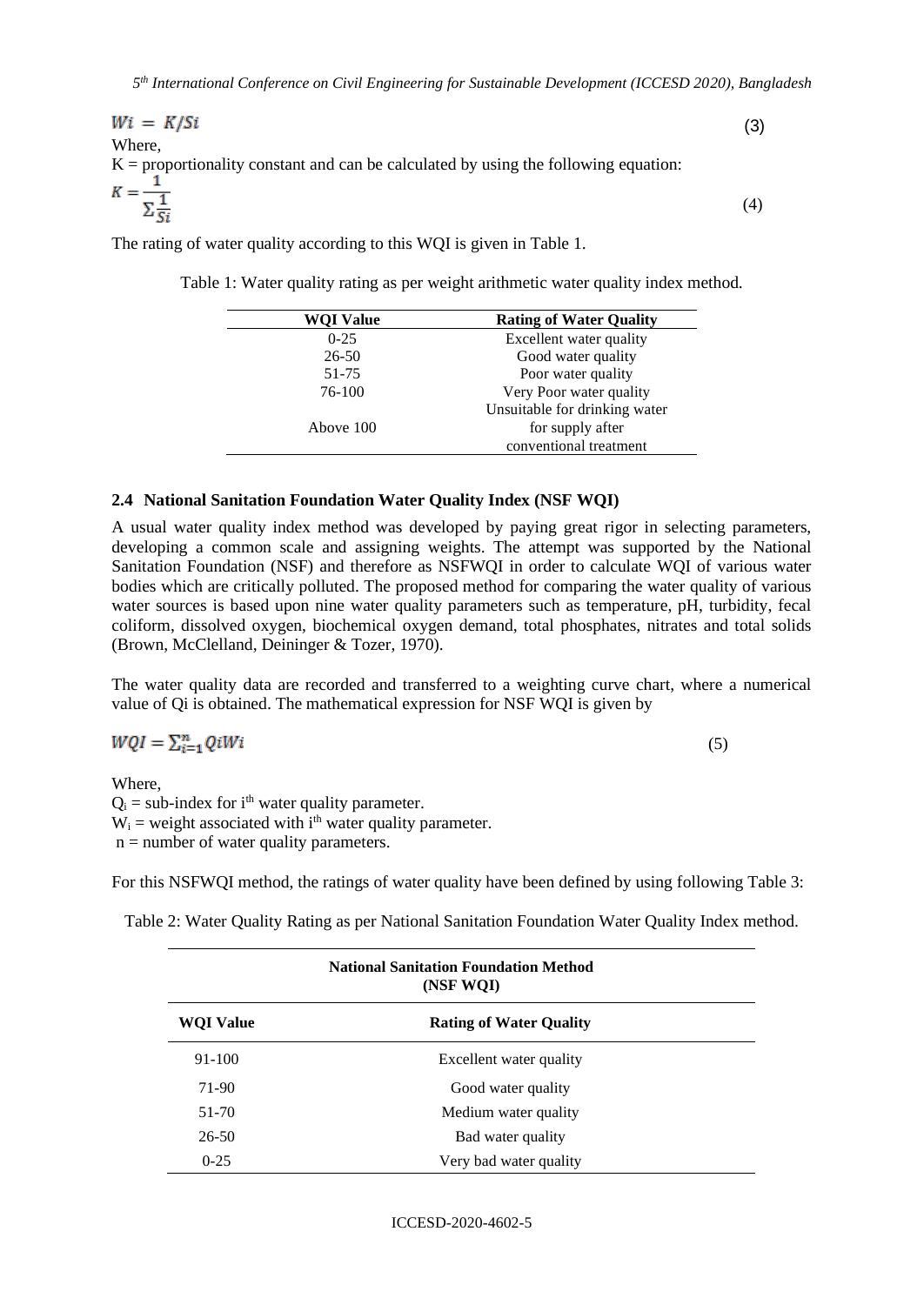#### **2.5 Canadian Council of Ministers of the Environment Water Quality Index (CCME WQI)**

CCME WQI provides a consistent method, which was formulated by Canadian jurisdictions to convey the water quality information for both management and the public. Moreover, a committee established under the Canadian Council of Ministers of the Environment (CCME) has developed WQI, which can be applied by many water agencies in various countries with slight modification (Boyacioglu, 2010). This method has been developed to evaluate surface water for protection of aquatic life in accordance to specific guidelines. The parameters related to various measurements may vary from one station to the other and sampling protocol requires at least four parameters, sampled at least four times (Khan, Tobin, Paterson, Khan & Warren, 2005) The calculation of index scores in CCME WQI method can be obtained by using the following relation:

$$
WQI = 100 - \frac{\sqrt{F_1^2 + xF_2^2 + F_3^2}}{1.732}
$$
 (6)

Where,

Scope  $(F_1)$  = Number of variables, whose objectives are not met.  $F_1$ = [No. of failed variables /Total no. of variables] \*100. Frequency  $(F_2)$  = Number of times by which the objectives are not met.  $F_2 = [No. of failed tests/Total no. of tests] *100.$ Amplitude  $(F_3)$  = Amount by which the objectives are not met.

```
a) Excursioni = [Failed test valuei / Objectivej] - 1.
```

$$
normalized sum of excursions, \qquad nse = \frac{\sum_{i=1}^{n} excursion}{No. of Tests}
$$

b)  $F_3 =$  [nse/0.01nse + 0.01]

Five categories have been suggested to categorize the water qualities which are summarized in Table-3.

Table 3: Water quality rating as per Canadian Council of Ministers of the Environment Water Quality Index (CCME WQI) method.

| Canadian Council of Ministers of the Environment Water Quality Index (CCME WQI) |                                |  |  |  |  |  |
|---------------------------------------------------------------------------------|--------------------------------|--|--|--|--|--|
| <b>WOI Value</b>                                                                | <b>Rating of Water Quality</b> |  |  |  |  |  |
| $95-100$                                                                        | Excellent water quality        |  |  |  |  |  |
| 80-94                                                                           | Good water quality             |  |  |  |  |  |
| 60-79                                                                           | Fair water quality             |  |  |  |  |  |
| 45-59                                                                           | Marginal water quality         |  |  |  |  |  |
| $0 - 44$                                                                        | Poor water quality             |  |  |  |  |  |

#### **3. RESULTS & DISCUSSION**

#### **3.1 Assessment of Water Quality Using Different WQI Methods**

In this study Water Quality Index of Shitalakshya River has been calculated by three different methods e.g. Weighted Arithmetic Index Method, Canadian Council of Ministers of the Environment Water Quality Index Method and National Sanitation Foundation Method. Maximum, Minimum, Mean, variance and standard deviation are given in Table 4. The standard deviation and variance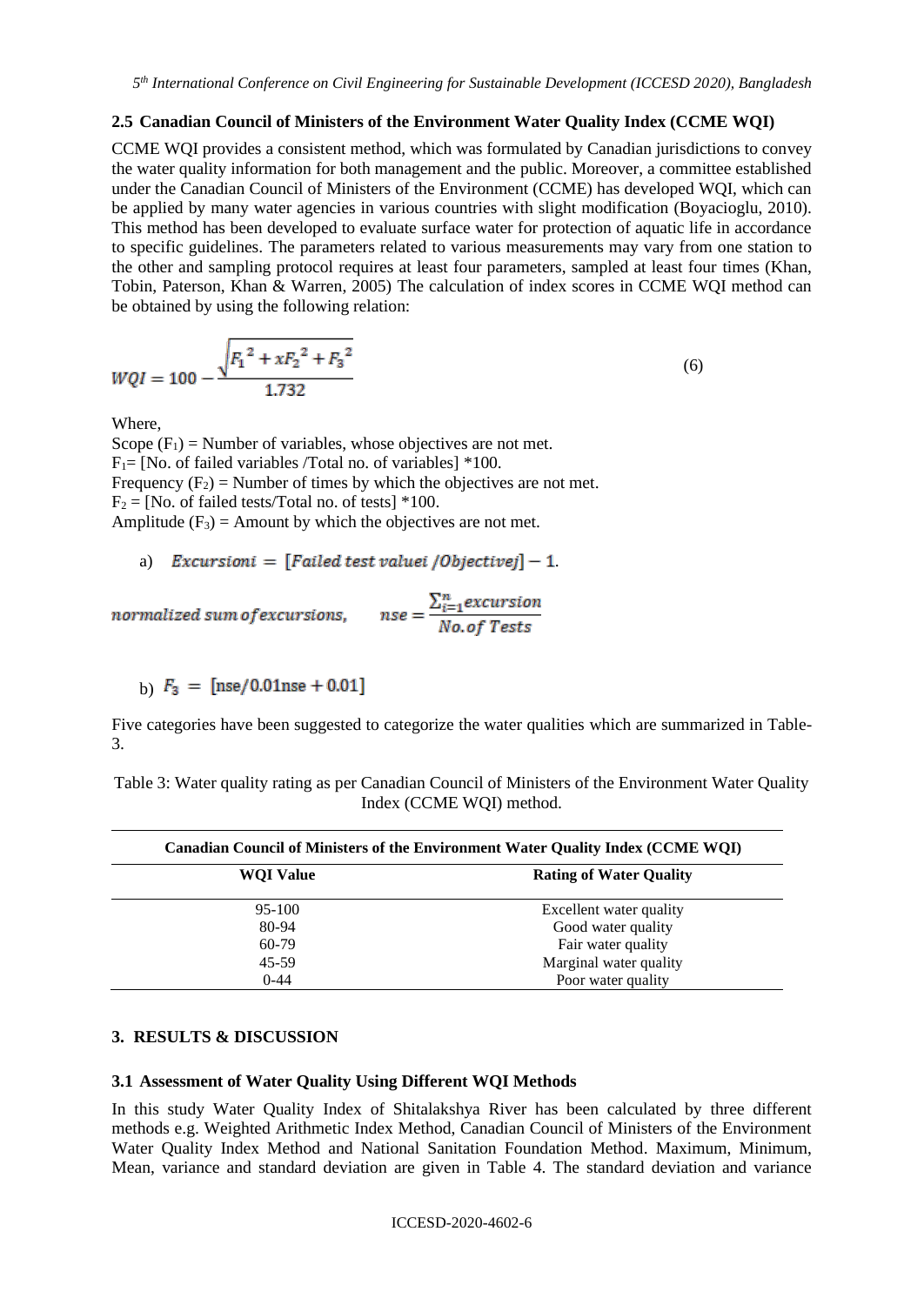indicate that there exists large fluctuation in the values of various parameters contributing the water quality of the river. Correlation matrix of water quality parameters has been shown in Table 5.

| Parameter      | Unit            | Maximum<br>Value | Minimum<br>Value | Mean<br>Value | Variance | Standard<br>deviation |
|----------------|-----------------|------------------|------------------|---------------|----------|-----------------------|
| pH             |                 | 7.87             | 7.13             | 7.47          | 0.14     | 0.37                  |
| D <sub>O</sub> | mg/1            | 5.87             | 0.23             | 2.88          | 0.48     | 0.69                  |
| Color          | $Pt$ -co        | 52.50            | 2.73             | 20.27         | 4.72     | 2.17                  |
| Conductivity   | $\mu/c$         | 1151.75          | 130.50           | 519.89        | 680.29   | 26.08                 |
| <b>TDS</b>     | mg/1            | 637.25           | 64.40            | 277.45        | 1350.76  | 36.75                 |
| <b>TSS</b>     | mg/1            | 136.25           | 20.20            | 63.69         | 30.55    | 5.53                  |
| Hardness       | mg/1            | 196.50           | 38.50            | 107.21        | 27.32    | 5.23                  |
| $Cl^-$         | mg/1            | 147.50           | 9.20             | 50.72         | 141.87   | 11.91                 |
| Turbidity      | ftu             | 146.50           | 17.60            | 50.57         | 37.03    | 6.08                  |
| Alkalinity     | mg/1            | 450.00           | 35.20            | 170.08        | 606.98   | 24.64                 |
| Fe             | mg/1            | 10.25            | 0.02             | 0.52          | 0.12     | 0.34                  |
| Temperature    | $\rm ^{\circ}C$ | 32.08            | 21.20            | 28.20         | 1.26     | 1.12                  |
| <b>BOD</b>     | mg/l            | 6.5              | 2.8              | 4.9           | 0.18     | 0.42                  |

Table 4: Maximum, minimum and average values of different water quality parameters.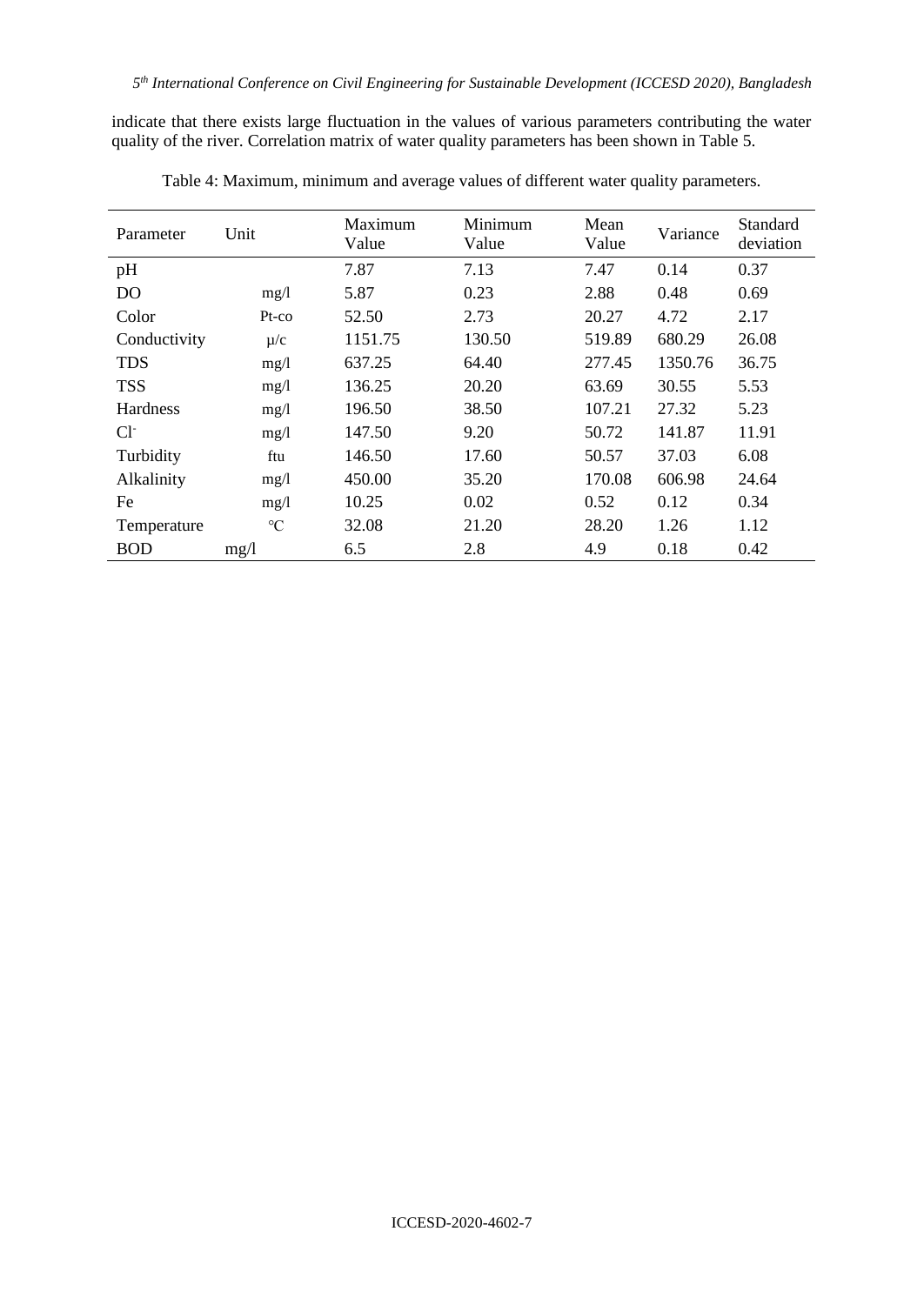|                     | E    | $\Omega$ | Color    | Conductivity (C) | TDS                       | TSS  | Hardness <sub>(H)</sub> | $\overline{\mathbf{C}}$ | Turbidity (Tu) | Alkalinity (Alk) | Iron (Fe) | Temperature (T) | $\frac{1}{2}$           |
|---------------------|------|----------|----------|------------------|---------------------------|------|-------------------------|-------------------------|----------------|------------------|-----------|-----------------|-------------------------|
| pH                  | 1.00 |          |          |                  |                           |      |                         |                         |                |                  |           |                 |                         |
| DO                  | 0.84 | 1.00     |          |                  |                           |      |                         |                         |                |                  |           |                 |                         |
| Color               | 0.13 | 0.03     | 1.00     |                  |                           |      |                         |                         |                |                  |           |                 |                         |
| $\mathbf C$         | 0.32 | 0.05     | 0.43     | 1.00             |                           |      |                         |                         |                |                  |           |                 |                         |
| <b>TDS</b>          | 0.26 | $0.15\,$ | 0.12     | 0.84             | 1.0<br>$\boldsymbol{0}$   |      |                         |                         |                |                  |           |                 |                         |
| <b>TSS</b>          | 0.11 | 0.41     | 0.36     | 0.60             | 0.5<br>8                  | 1.00 |                         |                         |                |                  |           |                 |                         |
| H                   | 0.35 | $0.17\,$ | 0.92     | 0.60             | 0.3<br>8                  | 0.25 | 1.00                    |                         |                |                  |           |                 |                         |
| $Cl-$               | 0.24 | 0.25     | $0.01\,$ | $0.65\,$         | $0.8\,$<br>4              | 0.67 | 0.09                    | 1.00                    |                |                  |           |                 |                         |
| $\operatorname{Tu}$ | 0.05 | 0.12     | 0.76     | 0.04             | 0.0<br>5                  | 0.65 | 0.76                    | 0.06                    | 1.00           |                  |           |                 |                         |
| Alk                 | 0.38 | 0.73     | $0.06\,$ | $0.65\,$         | 0.4<br>8                  | 0.82 | 0.10                    | 0.61                    | 0.23           | 1.00             |           |                 |                         |
| Fe                  | 0.08 | 0.13     | 0.95     | 0.39             | 0.1<br>8                  | 0.34 | 0.83                    | 0.20                    | 0.80           | 0.09             | 1.00      |                 |                         |
| T                   | 0.47 | 0.47     | 0.19     | $0.09\,$         | $\frac{0.2}{7}$           | 0.03 | $0.17\,$                | 0.19                    | 0.11           | 0.10             | 0.34      | 1.00            |                         |
| <b>BOD</b>          | 0.60 | 0.37     | 0.78     | 0.48             | $0.2\,$<br>$\overline{4}$ | 0.32 | 0.92                    | 0.20                    | 0.62           | 0.06             | 0.59      | 0.40            | 1.0<br>$\boldsymbol{0}$ |

Table 5: Correlation matrix of water quality parameters of Shitalakshya River

#### *3.1.1 WQI by Weighted Arithmetic Method*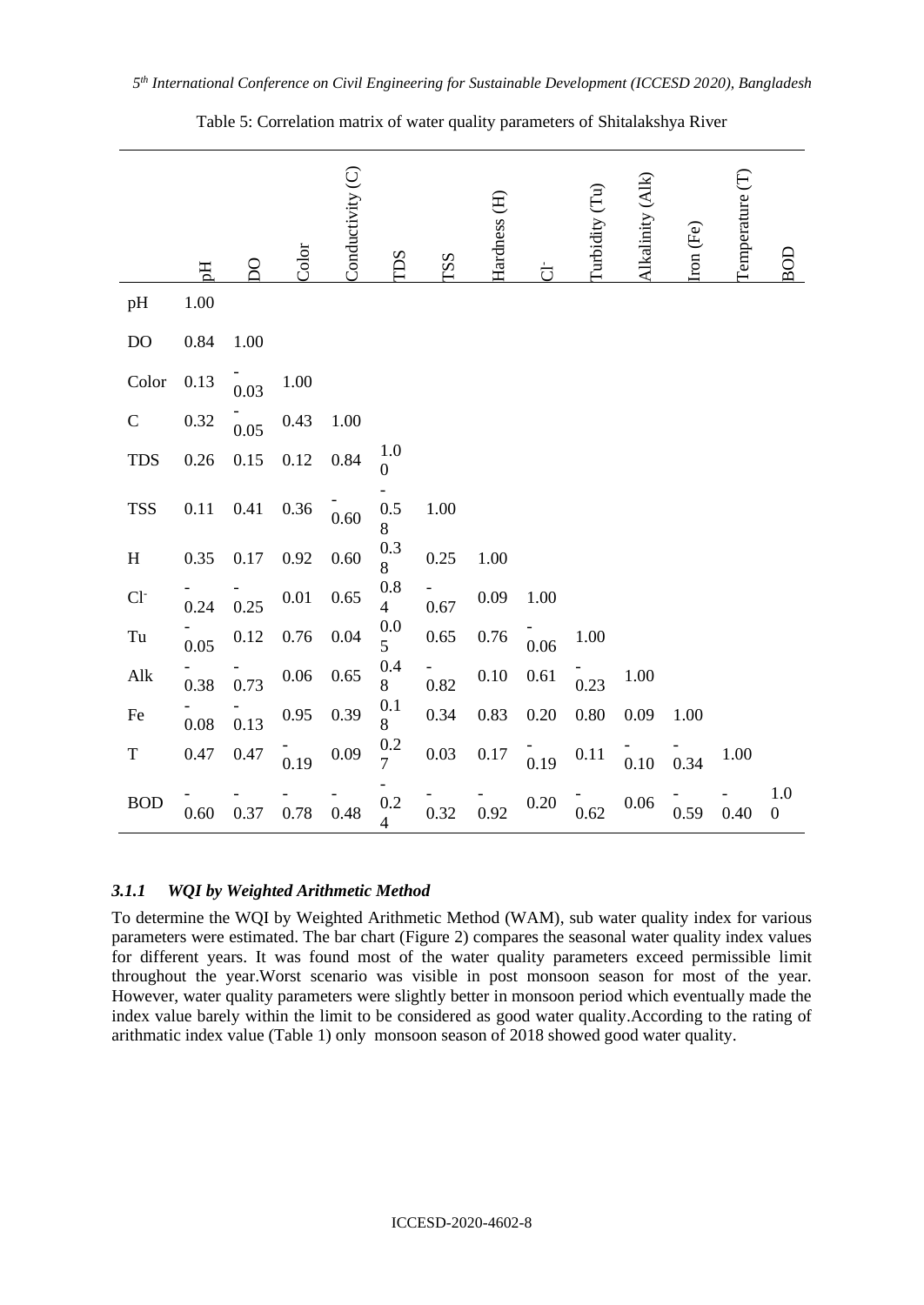

Figure 2: Seasonal variation in the WQI determined by weight arithemetic method.

#### *3.1.2 WQI by NSF*

Figure 3 shows the seasonal variation in water quality for the different years by NSF method. According to NSF method the water quality is degreding along with time.Among the 5 different years, the scenario was awful for the year 2018 almost throughout the year.



Figure 3: Seasonal variation in the WQI determined by National Sanitation Foundation Water Quality Index (NSF) method.

#### *3.1.3 WQI by CCME*

Following Table 6 shows the calculation of factors for the CCME method for the year 2018. It was found mostly there were three to seven parameters among the twelve parameters which were failed to be within permissible limit. For the particular year April was the month which falls within pre monsoon experienced poorest quality. According to the following method  $F_2$  expresses the fact that mostly the parameters were far away from the standard values in post monsoon.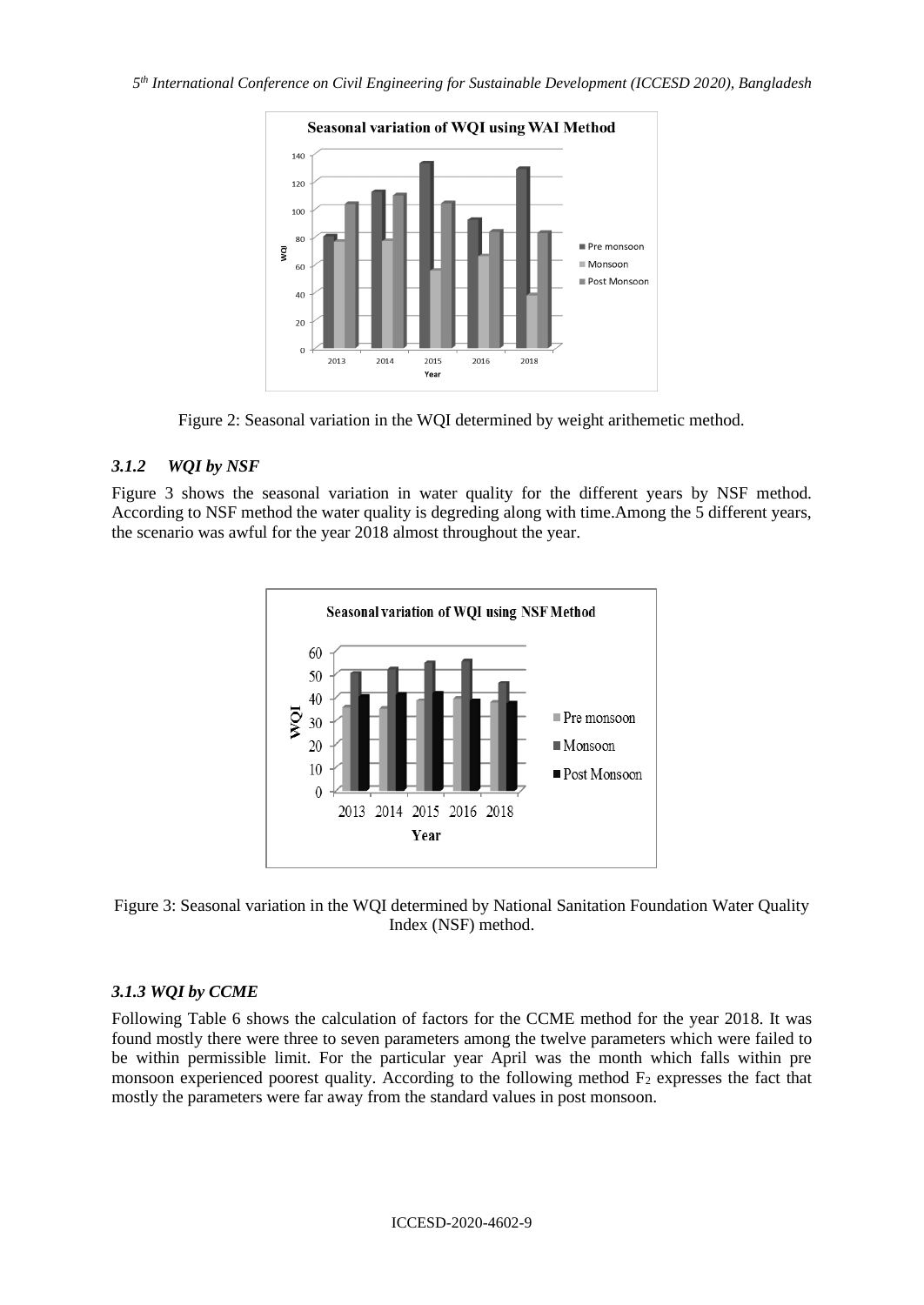| <b>Month</b> | <b>Failed</b><br><b>Item</b> | <b>Total</b><br><b>Item</b> | F1    | No. of<br><b>Failed</b><br>test | <b>Total</b><br>test | F2   | <b>Total</b><br><b>Excursion</b> | nse  | F3     | <b>CCMEWQI</b> |
|--------------|------------------------------|-----------------------------|-------|---------------------------------|----------------------|------|----------------------------------|------|--------|----------------|
| <b>JAN</b>   | 5                            | 13                          | 38.46 | 23                              | 55                   | 41.8 | 87.57                            | 1.59 | 100.01 | 12.60          |
| <b>FEB</b>   | 5                            | 13                          | 38.46 | 20                              | 44                   | 45.5 | 102.13                           | 2.32 | 100.01 | 11.56          |
| <b>MAR</b>   | 5                            | 13                          | 38.46 | 20                              | 44                   | 45.5 | 159.91                           | 3.63 | 100.01 | 11.56          |
| <b>APR</b>   | 7                            | 13                          | 53.85 | 21                              | 44                   | 47.7 | 135.10                           | 3.07 | 100.01 | 6.38           |
| <b>MAY</b>   | 3                            | 13                          | 23.08 | 12                              | 44                   | 27.3 | 21.23                            | 0.48 | 100.01 | 19.30          |
| <b>JUN</b>   | 3                            | 13                          | 23.08 | 9                               | 33                   | 27.3 | 14.58                            | 0.44 | 100.01 | 19.30          |
| JUL          | 6                            | 13                          | 46.15 | 19                              | 47                   | 40.4 | 42.95                            | 0.91 | 100.01 | 10.85          |
| <b>AUG</b>   | 4                            | 13                          | 30.77 | 16                              | 44                   | 36.4 | 54.45                            | 1.24 | 100.01 | 15.83          |
| <b>SEP</b>   | 5                            | 13                          | 38.46 | 17                              | 47                   | 36.2 | 59.14                            | 1.26 | 100.01 | 14.07          |
| <b>OCT</b>   | 5                            | 13                          | 38.46 | 18                              | 47                   | 38.3 | 27.67                            | 0.59 | 100.01 | 13.54          |
| <b>NOV</b>   | 6                            | 13                          | 46.15 | 20                              | 45                   | 44.4 | 61.81                            | 1.37 | 100.01 | 9.75           |
| <b>DEC</b>   | 6                            | 13                          | 46.15 | 22                              | 46                   | 47.8 | 85.11                            | 1.85 | 100.01 | 8.76           |

Table 6: Results of WQI founded by CCEM method.

In this table it has been noticed that in monsoon period number of failures is respectively low, on the other hand in pre monsoon and post monsoon the number of failures is high.



Figure 4: Seasonal variation in the WQI determined by Canadian Council of Ministers of the Environment Water Quality Index (CCME) method

Figure 4 compares the result for different seasons using CCME method. For the year 2014, pre monsoon season was awful according to Table 3.

# **3.2 Comparison of WQI between different methods**

.

The Table-8 compares the seasonal water quality index method for different years for different methods. There was almost no variation among the three different methods for assessing water quality index values. Not only for almost every season but also for every method the water quality of the particular river water was proved to be unsuitable for domestic, drinking and aquatic species. However, rendering the method WAI, the quality showed good where as for the same season other two methods showed opposite result.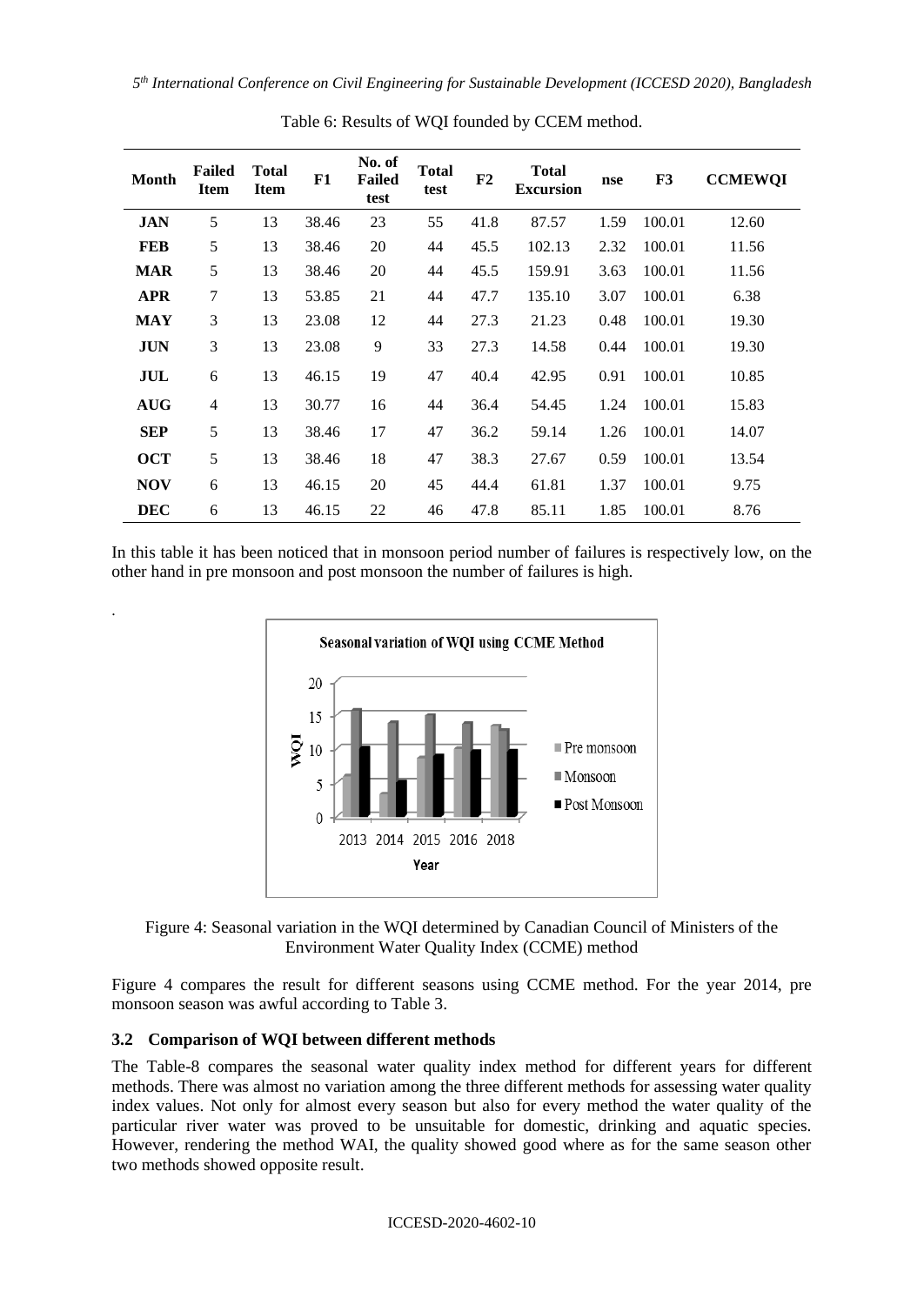Tabel 7: WQI value for the period of 2013-2018 according to different methods considering corresponding rating.

|               |                                             | 2013         |                                                                                         | 2014           |                                                                                         |                     |                                                                                         | 2016         |                                  | 2018         |                                                                                         |  |
|---------------|---------------------------------------------|--------------|-----------------------------------------------------------------------------------------|----------------|-----------------------------------------------------------------------------------------|---------------------|-----------------------------------------------------------------------------------------|--------------|----------------------------------|--------------|-----------------------------------------------------------------------------------------|--|
| WQI<br>Method | Season                                      | WQI<br>Value | WQI<br>Rating                                                                           | WQI<br>Value   | WQI<br>Rating                                                                           | <b>WQI</b><br>Value | <b>WQI</b><br>Rating                                                                    | WQI<br>Value | <b>WQI</b><br>Rating             | WQI<br>Value | WQI<br>Rating                                                                           |  |
|               | Monsoon Pre monsoon                         | 80           | Poor<br>Very<br>water<br>quality                                                        | 112            | Unsuitable<br>for drinking<br>for<br>water<br>supply after<br>conventional<br>treatment | 133                 | Unsuitable<br>for drinking<br>for<br>water<br>supply after<br>conventional<br>treatment | 92           | Very<br>Poor<br>water<br>quality | 151          | Unsuitable<br>for drinking<br>water<br>for<br>supply after<br>conventional<br>treatment |  |
|               |                                             | 77           | Poor<br>Very<br>water<br>quality                                                        | 77             | Poor<br>Very<br>water<br>quality                                                        | 56                  | Poor water<br>quality                                                                   | 66           | Poor<br>water<br>quality         | 87           | Good water<br>quality                                                                   |  |
| <b>IVM</b>    | Post MonsoonMonsoon Pre monsoonPost Monsoon | 104          | Unsuitable<br>for drinking<br>for<br>water<br>supply after<br>conventional<br>treatment | 286            | Unsuitable<br>for drinking<br>for<br>water<br>supply after<br>conventional<br>treatment | 104                 | Unsuitable<br>for drinking<br>for<br>water<br>supply after<br>conventional<br>treatment | 84           | Very<br>Poor<br>water<br>quality | 108          | Poor water<br>quality                                                                   |  |
|               |                                             | 6            | Poor water<br>quality                                                                   | $\overline{3}$ | Poor water<br>quality                                                                   | 9                   | Poor water<br>quality                                                                   | 10           | Poor<br>water<br>quality         | 13           | Poor water<br>quality                                                                   |  |
|               |                                             | 16           | Poor water<br>quality                                                                   | 14             | Poor water<br>quality                                                                   | 15                  | Poor water<br>quality                                                                   | 14           | Poor<br>water<br>quality         | 13           | Poor water<br>quality                                                                   |  |
| CCME          |                                             | 10           | Poor water<br>quality                                                                   | 5              | Poor water<br>quality                                                                   | 9                   | Poor water<br>quality                                                                   | 10           | Poor<br>water<br>quality         | 10           | Poor water<br>quality                                                                   |  |
|               | monsoon<br>Pre                              | 36           | Bad water<br>quality                                                                    | 35             | Bad water<br>quality                                                                    | 39                  | Bad water<br>quality                                                                    | 40           | Bad<br>water<br>quality          | 38           | Bad water<br>quality                                                                    |  |
|               |                                             | 50           | Bad<br>water<br>quality                                                                 | 52             | Medium<br>water<br>quality                                                              | 55                  | Medium<br>water<br>quality                                                              | 56           | Medium<br>water<br>quality       | 46           | Bad<br>water<br>quality                                                                 |  |
| NSF           | Post Monsoon Monsoon                        | 40           | Bad<br>water<br>quality                                                                 | 41             | Bad<br>water<br>quality                                                                 | 42                  | Bad<br>water<br>quality                                                                 | 39           | Bad<br>water<br>quality          | 37           | Bad<br>water<br>quality                                                                 |  |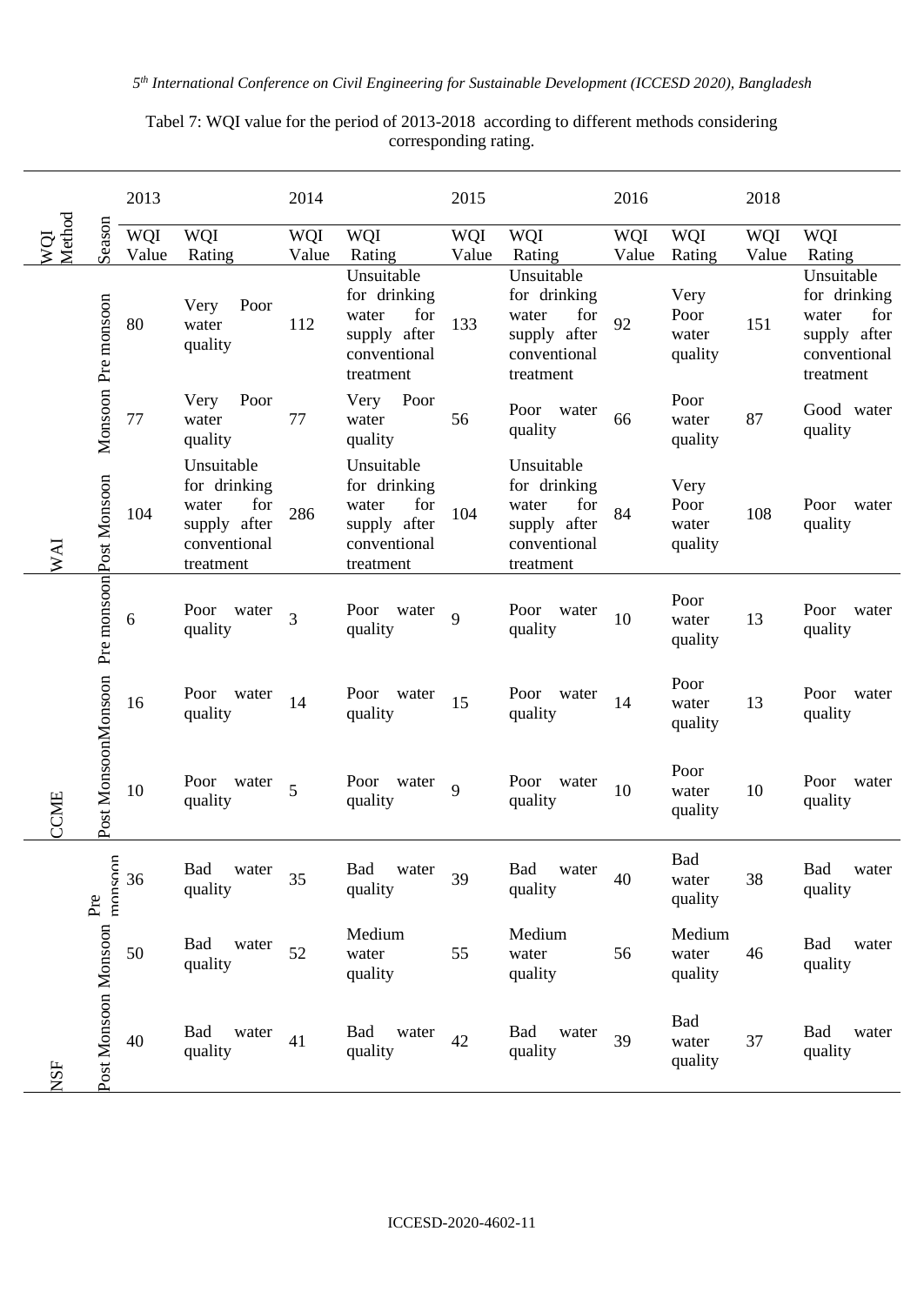*5 th International Conference on Civil Engineering for Sustainable Development (ICCESD 2020), Bangladesh*

## **4. CONCLUSIONS**

In this study, the samples were collected from the Shitalakshya River once in week at the outlet point of the Haripur power plant throughout the year. Assessment of Shitalkhya river water quality was done for past five years (January 2013 to December 2018). Comparison was shown considering different seasons; Pre monsoon, Monsoon, Post monsoon. Water quality parameter such as pH, DO, BOD, EC, colour, turbidity, hardness and some minerals were examined for the evaluation. The main purpose of the research work was to assess the water quality by means of different water quality index methods; Three widely used methods; (WAI method, NSF method, CCME method) were used to calculate the WQI. This kind of surface water rating might help people to have clear understanding of the water quality status for its further use. Besides, WQI integrates the composite influence of different water quality parameters and communicates water quality information to the public and legislative decision makers. After assessing the results, the study clearly reveals that the quality of the Shitalakshya River possesses poor water quality. The results were similar for the three different methods which proved the validity of the result. Moreover, the water quality status was almost similar throughout the year regardless seasonal variation. Among the different parameters, mostly turbidity, electrical conductivity, TSS, Iron were the parameters which caused the situation worst. This will eventually affect the aquatic ecosystems, recreational and industrial use. Consequently, fish culture has been defused due to this condition. Furthermore, the cost of treatment of water to be used in industries is dramatically increasing. Indirectly, therefore, the worst quality of surface water helps to increase the cost of production and to affect the economy of the country.

## **ACKNOWLEDGEMENTS**

Foremost, we would like to express our sincere gratitude towards Habibur Rahman, Chemist,New Haripur,412 MW CCPP,EGCB LTD for the continuous support for this research work. His guidance helped us in all the time for all sort of analysis.

#### **REFERENCES**

- Akoteyon, I. S., Omotayo, A. O., Soladoye, O., & Olaoye, H. O. (2011). Determination of water quality index and suitability of urban river for municipal water supply in Lagos-Nigeria. *European Journal of Scientific Research*, 54(2), 263-271.Retrieved from http://www.eurojournals.com/ejsr.htm
- Balan, I. N., Shivakumar, M., & Kumar, P. M. (2012). An assessment of groundwater quality using water quality index in Chennai, Tamil Nadu, India*. Chronicles of Young Scientists*, 3(2), 146. Retrieved from http://www.cysonline.org/text.asp?2012/3/2/146/98688
- Boyacioglu, H. (2010). Utilization of the water quality index method as a classification tool. *Environmental monitoring and assessment*, 167(1-4), 115-124. doi: 10.1007/s10661-009-1035-1
- Brown, R. M., McClelland, N. I., Deininger, R. A., & Tozer, R. G. (1970). *A water quality index- do we dare*.
- Chowdhury, R. M., Muntasir, S. Y., & Hossain, M. M. (2012). Water quality index of water bodies along Faridpur-Barisal road in Bangladesh*. Glob Eng Tech Rev*, 2(3), 1-8. Retrieved from http://citeseerx.ist.psu.edu/viewdoc/download?doi=10.1.1.681.1779&rep=rep1&type=pdf
- Goutam, A. (2018). *A survey to access household water quality at Narayanganj industrial zone*. Retrieved from the state of the state of the state of the state of the state of the state of the state of the state of the state of the state of the state of the state of the state of the state of the state of the state of http://dspace.bracu.ac.bd/xmlui/bitstream/handle/10361/10959/14146025\_PHR.pdf?sequence=1&i isAllowe=y
- Islam, S., Rasul, T., Alam, J. B., & Haque, M. A. (2011). Evaluation of water quality of the Titas River using NSF water quality index. *Journal of Scientific Research*, 3(1), 151-151. Retrieved from https://www.banglajol.info/index.php/jsr/article/download/6170/5153
- Kankal, N. C., Indurkar, M. M., Gudadhe, S. K., & Wate, S. R. (2012). Water quality index of surface water bodies of Gujarat, India. *Asian J. Exp. Sci*, 26(1), 39-48. Retrieved from https://link.springer.com/content/pdf/10.1007/s10661-009-0848-2.pdf